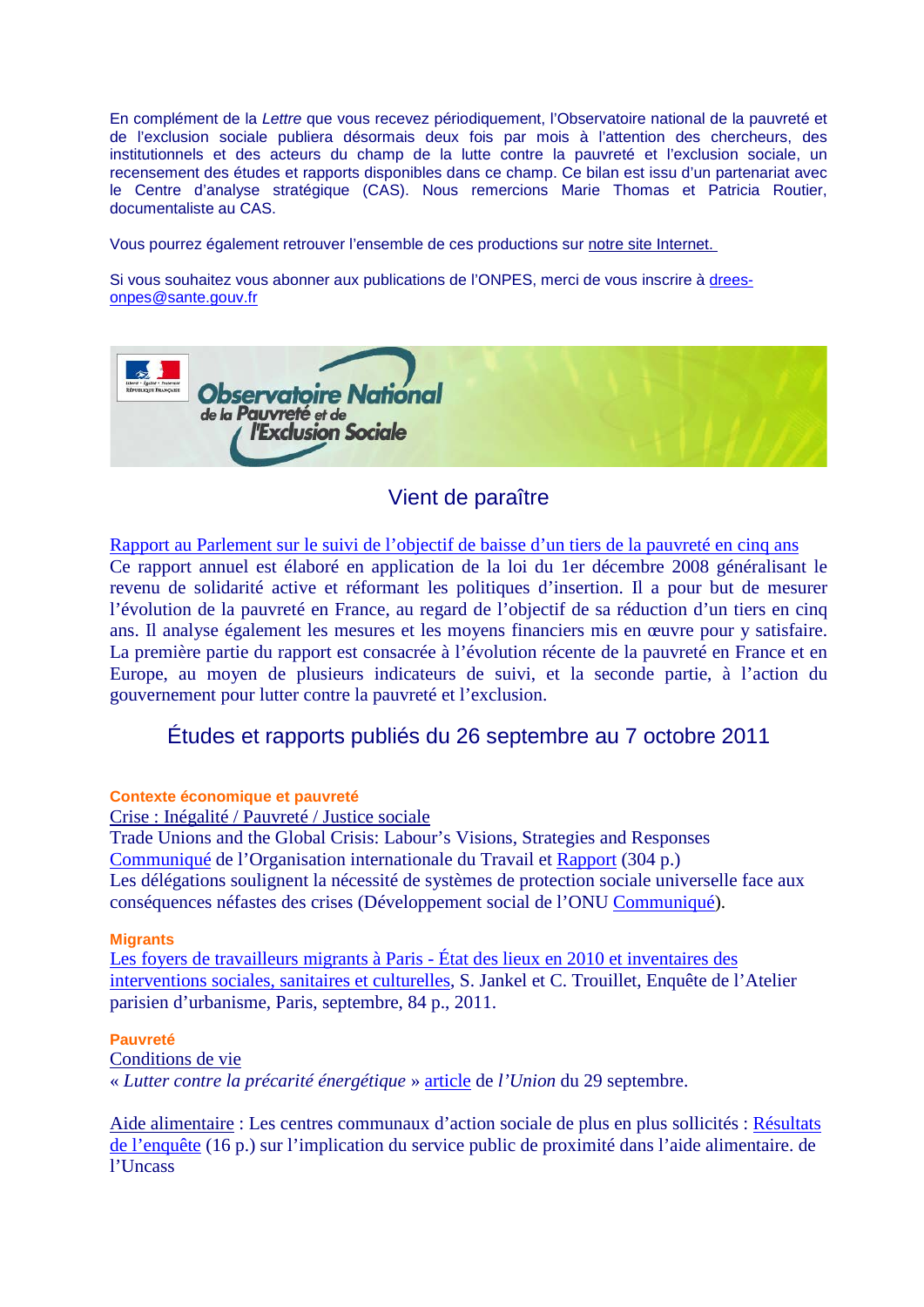## **Europe**

[Allocation criteria under task performance: the gendered preference for protection](http://www.econometica.it/wp/wp32.pdf)*,* L. Becchetti et alii, [EconomEtica,](http://www.econometica.it/wp/index.htm) Milano, Working paper, n° 32, October, 41 p., 2011.

# [The Supply of Informal Care in Europe](http://www.ceps.eu/ceps/download/6116)**,** L. Pickard et alii, [CEPS,](http://www.ceps.eu/home) Brussels, Enepri research report, 42 p., 2011.

Résumé – Summary: This research report is concerned with the analysis of the supply of informal care provided by family and friends in Europe, and forms part of the Assessing Needs of Care in European Nations (ANCIEN) research project. The research uses multivariate analysis of the provision of informal help with personal care tasks in Europe, taking into account socio-demographic factors likely to affect the provision of informal care, including gender, age, marital status and education, and also taking into account differences in long-term systems. The key conclusion of the report is that differences in informal care provision in European countries are affected not only by differences in socio-demographic factors, but also by differences in long-term care systems between countries.

## [The division of parental transfers in Europe,](http://www.econ.kuleuven.be/ces/discussionpapers/Dps11/DPS1120.pdf) J. O. Angulo, [Center for Economic Studies,](http://www.econ.kuleuven.be/ces/)

Louvain, Discussion paper, n° 11-20, September, 25 p., 2011.

Résumé – Summary**:** In the extensively studied equal division puzzle, one finds very large shares of equal bequests and unequal *inter-vivos* transfers given to adult children. However, such puzzle is less evident in Europe as we find a higher prevalence of parents giving equal *inter-vivos* transfers. We argue that altruistic parents are also concerned with norms of equal division. Thus, parents do not fully offset child income inequality. The parents start to give larger transfers to poorer children if the child income inequality becomes unbearable from the parent's view. We find econometric evidence for this behaviour using microeconomic data of 12 European countries from the two waves of the Survey of Health, Aging, and Retirement in Europe (SHARE).

[Inequality, poverty and the crisis in Greece,](http://www.etui.org/content/download/4373/45339/file/Policy+Brief-Blue-Issue5-2011-EN.pdf) M. Matsaganis and C. Leventi, [ETUI,](http://www.etui.org/) Brussels, Policy brief, n° 5, September, 5 p., 2011.

Résumé – Summary: The whole of Europe, indeed much of the world, is anxiously watching as the Greek drama unfolds. Discussions of the various austerity measures are usually couched in terms of whether they can actually be implemented by the government, or whether they will be sufficient to achieve given budgetary targets. In this ETUI Policy Brief Manos Matsaganis and Chrysa Leventi analyse an issue that has achieved much less attention: the distributional and social consequences of the austerity packages for the Greek population. They find amongst other things that, as a result of the austerity and the wider recession, 5% of the Greek population saw their 2010 incomes fall below the 2009 poverty line, swelling the ranks of those who were already in poverty (another 20% of population). They conclude that to prevent the economic crisis from turning into a social catastrophe, a concerted effort is needed to tighten the social safety net and to shield the weakest groups from its adverse effects.

[Once Poor, Always Poor? Do Initial Conditions Matter? Evidence from the ECHP](http://ftp.iza.org/dp5971.pdf)**,** E. Andriopoulou and P. Tsakloglou, [Institute for the Study of labor,](http://www.iza.org/en/webcontent/index_html) Bonn, IZA discussion paper, n° 5971, September, 27 p., 2011.

## Espagne

*« Benestar admite que rechaza un tercio de las solicitudes de Risga* », [article](http://www.elpais.com/articulo/Galicia/Benestar/admite/rechaza/tercio/solicitudes/Risga/elpepuespgal/20110929elpgal_6/Tes) *d'El Pais* du 29 septembre.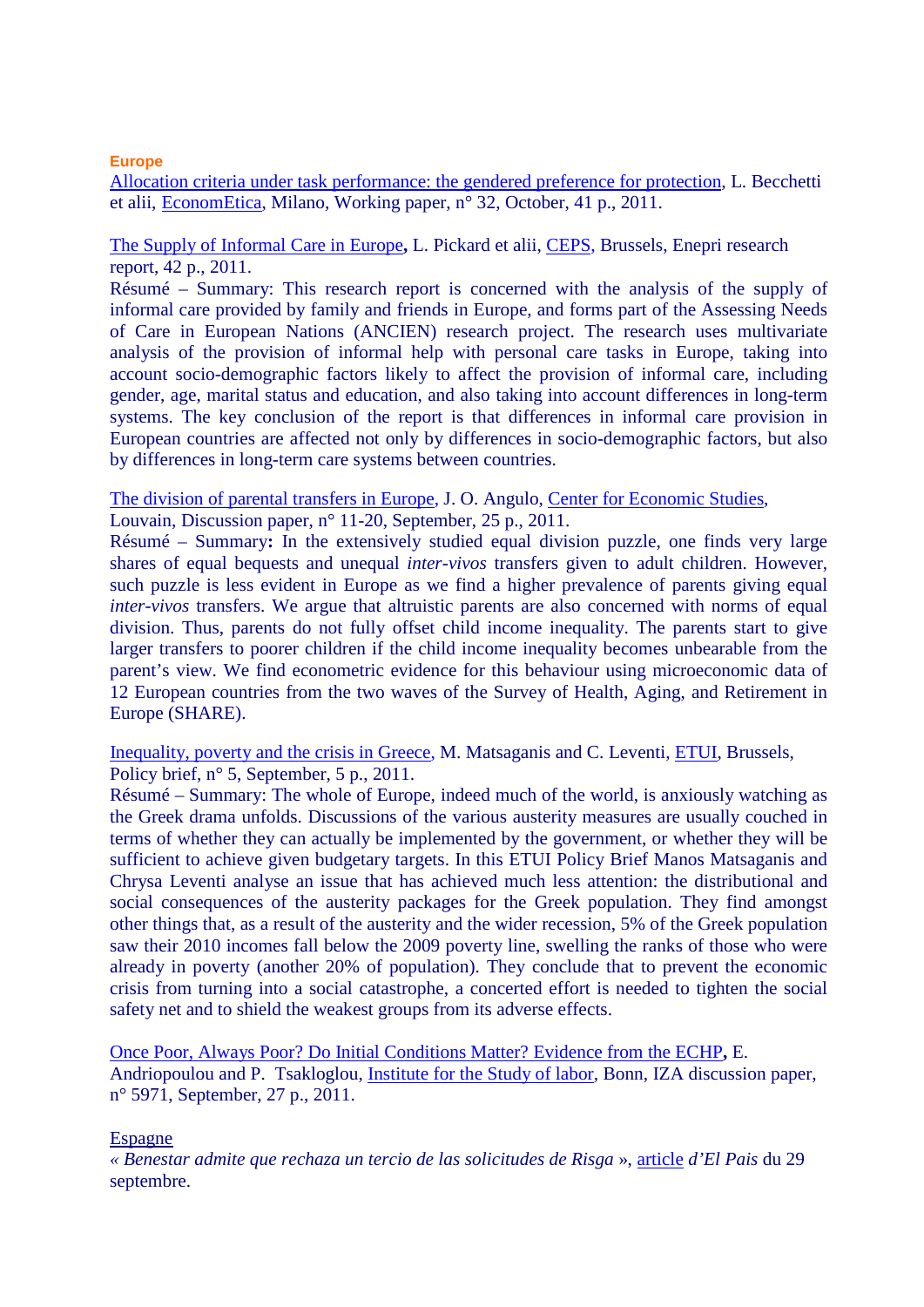## Allemagne : Sans-abri

*« Ein Zaun versperrt das Tor zur Welt »* 118.000 Euro ließ sich Hamburg-Mitte Maßnahmen gegen Obdachlose unter einer Brücke kosten. Um einen meterhohen Zaun ist ein erbitterter Streit entbrannt. [Article](http://www.zeit.de/gesellschaft/zeitgeschehen/2011-09/zaun-hamburg) de *Die Zeit* du 30 septembre

# Royaume-Uni : logement social

*« Londres ne veut plus loger les chômeurs »* Pour les logements sociaux, les municipalités britanniques privilégient les gens qui travaillent. *Le Figaro* du 30 septembre p. 10 *"Workshy go to back of council housing queue"* Unemployed people will be sent to the back of the queue for council houses, under plans to be unveiled by the Government. [Article](http://www.telegraph.co.uk/news/politics/8795729/Workshy-go-to-back-of-council-housing-queue.html) du *Telegraph* du 30 septembre.

# Royaume-Uni : Food poverty

*Sharp rise in demand for food handouts from poverty-stricken families*, [article](http://www.guardian.co.uk/society/2011/oct/01/sharp-rise-demand-food-handouts?newsfeed=true) *The Guardian* FareShare [National Impact Survey 2011](http://www.fareshare.org.uk/wordpress/wp-content/uploads/2011/10/Report-online.pdf) (30 p.).

## Santé

Les inégalités d'accès aux services de santé en Europe, [communiqué](http://www.ilo.org/global/about-the-ilo/press-and-media-centre/insight/WCMS_164660/lang--fr/index.htm) de l'OIT [Addressing inequities in access to health care for vulnerable groups in countries of the](http://www.ilo.org/gimi/gess/RessFileDownload.do;jsessionid=8752e674876a61f24e98bf66919baf458cb4044ddae19e1291c0c23b8f22e1d4.e3aTbhuLbNmSe34Mby0?ressourceId=25201)  [European region,](http://www.ilo.org/gimi/gess/RessFileDownload.do;jsessionid=8752e674876a61f24e98bf66919baf458cb4044ddae19e1291c0c23b8f22e1d4.e3aTbhuLbNmSe34Mby0?ressourceId=25201) (39 p.)

# Royaume-Uni : Pauvreté

Four-in-10 disabled children 'in poverty', [article](http://www.bbc.co.uk/news/education-15206416) BBC Recommandations : The Children's Society report ['4 in every 10 disabled children living in](http://www.childrenssociety.org.uk/sites/default/files/tcs/4_in_10_reportfinal.pdf)  [poverty'](http://www.childrenssociety.org.uk/sites/default/files/tcs/4_in_10_reportfinal.pdf)(20 p.)

# …et éducation

Poor children 'still dream of university but system lets them down, [article](http://news.scotsman.com/education/Poor-children-39still-dream-of.6848491.jp) L'étude [The influence of parents, places and poverty on educational attitudes and aspirations,](http://josephrowntreefoundation.createsend5.com/t/y/l/gjhjll/ktdjdkiyu/d/) Joseph Rowntree Foundation,

'Illegal' school exclusions on the rise, says charity, [article](http://www.bbc.co.uk/news/education-15185863)

## **Comparaisons internationales**

[Disentangling income inequality and the redistributive effect of social transfers and taxes in 36](http://www.lisdatacenter.org/wps/liswps/567.pdf)  [LIS Countries,](http://www.lisdatacenter.org/wps/liswps/567.pdf) C. Wang and K. Caminada, [LIS,](http://www.lisdatacenter.org/) Luxembourg, LIS working papers series, n° 567, July, 54 p., 2011.

[Inégalité interne des revenus et inégalité mondiale](http://www.ferdi.fr/uploads/sfCmsContent/html/112/Ferdi-P26-Morrisson-Murtin-1.pdf)**,** C. Morrisson et F. Murtin, [Ferdi,](http://www.ferdi.fr/) Clermont-Ferrand, Document de travail, n° 26, septembre, 30 p., 2011.

[L'inégalité de revenu moyen entre pays \(1700-2030\)](http://www.ferdi.fr/uploads/sfCmsContent/html/112/Ferdi-P25-Morrisson-Murtin-1.pdf)**,** C. Morrisson et F. Murtin, [Ferdi](http://www.ferdi.fr/)**,** Clermont-Ferrand, Document de travail, n° 25, septembre, 17 p., 2011.

The Minimum Wage and Inequality - [The Effects of Education and Technology](http://cep.lse.ac.uk/pubs/download/dp1076.pdf)**,** Z. L. Bárány, [Centre for Economic Performance,](http://cep.lse.ac.uk/) London, CEP Discussion Paper, n° 1076, September, 71 p., 2011.

Résumé – Summary: While there has been intense debate in the empirical literature about the effects of minimum wages on inequality in the US, its general equilibrium effects have been given little attention. In order to quantify the full effects of a decreasing minimum wage on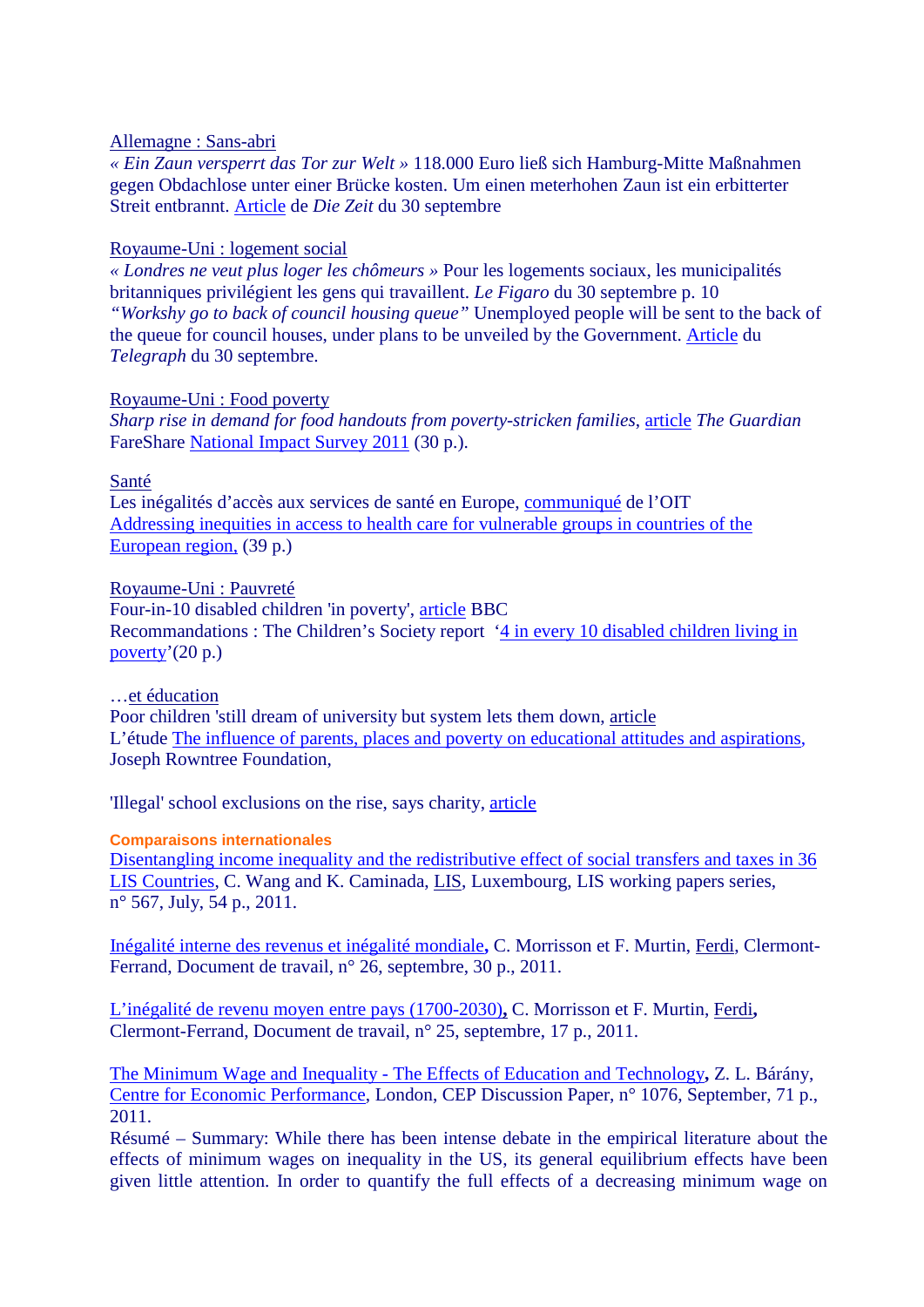inequality, I build a dynamic general equilibrium model, based on a two-sector growth model where the supply of high-skilled workers and the direction of technical change are endogenous. I find that a permanent reduction in the minimum wage leads to an expansion of low-skilled employment, which increases the incentives to acquire skills, thus changing the composition and size of high-skilled employment. These permanent changes in the supply of labour alter the investment flow into R&D, thereby decreasing the skill-bias of technology. The reduction in the minimum wage has spill-over effects on the entire distribution, affecting upper-tail inequality. Through a calibration exercise, I find that a 30 percent reduction in the real value of the minimum wage, as in the early 1980s, accounts for 15 percent of the subsequent rise in the skill premium, 18.5 percent of the increase in overall inequality, 45 percent of the increase in inequality in the bottom half, and 7 percent of the rise in inequality at the top half of the wage distribution.

[Rising wage inequality and postgraduate education,](http://ftp.iza.org/dp5981.pdf) J. Lindley and S. Machin, [Institute for the](http://www.iza.org/en/webcontent/index_html)  [Study of labor,](http://www.iza.org/en/webcontent/index_html) Bonn, IZA discussion paper, n° 5981, September, 58 p., 2011.

[Child Poverty in Comparative Perspective: Assessing the Role of Family Structure and Parental](http://www.lisdatacenter.org/wps/liswps/570.pdf)  [Education and Employment,](http://www.lisdatacenter.org/wps/liswps/570.pdf) J. Gornick and M. Jäntti**,** [LIS,](http://www.lisdatacenter.org/) Luxembourg, LIS working papers series, n° 570, September, 35 p., 2011.

Résumé – Summary: This paper draws on the Luxembourg Income Study (LIS) microdata to paint a portrait of child poverty across a diverse group of countries, as of 2004-2006. We will first synthesize past LIS-based research on child poverty, focusing on studies that aim to explain cross-national variation in child poverty rates. Our empirical sections will focus on child poverty in 20 high- and middle-income countries – including three Latin American countries, newly added to LIS. We will assess poverty among all households and among those with children, and using multiple poverty measures (relative and absolute, pre- and post- taxes and transfers). We will assess the effects of crucial micro-level factors – family structure, educational attainment, and labor market attachment – considering how the effects of these factors vary across counties. Finally, we will analyze the extent to which cross-national variation in child poverty is explained by families' characteristics and/or by the effects of (or returns to) those characteristics. Those returns encompass both market and state-generated income.

#### Russie : pauvreté

"*Poverty Rate Increases Over Last Year*" [article](http://www.themoscowtimes.com/business/article/increase-in-poverty-confirms-social-imbalance/444494.html) de *Moscou Times* du 29 septembre.

#### États-Unis: pauvreté

*"Hispanic Children in Poverty Exceed Whites, Study Finds*", Hispanic children living in poverty in the United States outnumber poor white children for the first time, a demographic shift that was hastened by the [recession,](http://topics.nytimes.com/top/reference/timestopics/subjects/r/recession_and_depression/index.html?inline=nyt-classifier) according to a [report released Wednesday](http://pewhispanic.org/reports/report.php?ReportID=147) by the [Pew](http://pewhispanic.org/)  [Hispanic Center.](http://pewhispanic.org/) [Article](http://www.nytimes.com/2011/09/29/us/hispanic-children-in-poverty-surpass-whites-study-finds.html?ref=us) du *New York Times* du 29 septembre.

#### Canada : pauvreté

#### La pauvreté coûte cher, [article](http://www.cyberpresse.ca/le-soleil/opinions/editoriaux/201110/02/01-4453534-la-pauvrete-coute-cher.php) Cyberpresse

*Le sens des sous pour résoudre la pauvreté*, Rapport du Conseil national du bien-être social, Une stratégie pour éliminer la pauvreté permettrait au Canada d'économiser des milliards de dollars, [communiqué,](http://www.ncw.gc.ca/servlet/wlfrpub?lang=fra&curjsp=l.3bd.2t.1.3ls@-fra.jsp&curactn=dwnld&lid=444&fid=2) [résumé](http://www.ncw.gc.ca/servlet/wlfrpub?lang=fra&curjsp=l.3bd.2t.1.3ls@-fra.jsp&curactn=dwnld&lid=434&fid=2) (8 p.)

**Méthode, méthodologie et analyse critique** [Le Céreq et l'évaluation des expérimentations sociales.](http://www.cereq.fr/index.php/content/download/2650/30158/file/netdoc84.pdf) Aperçu transversal et fiches descriptives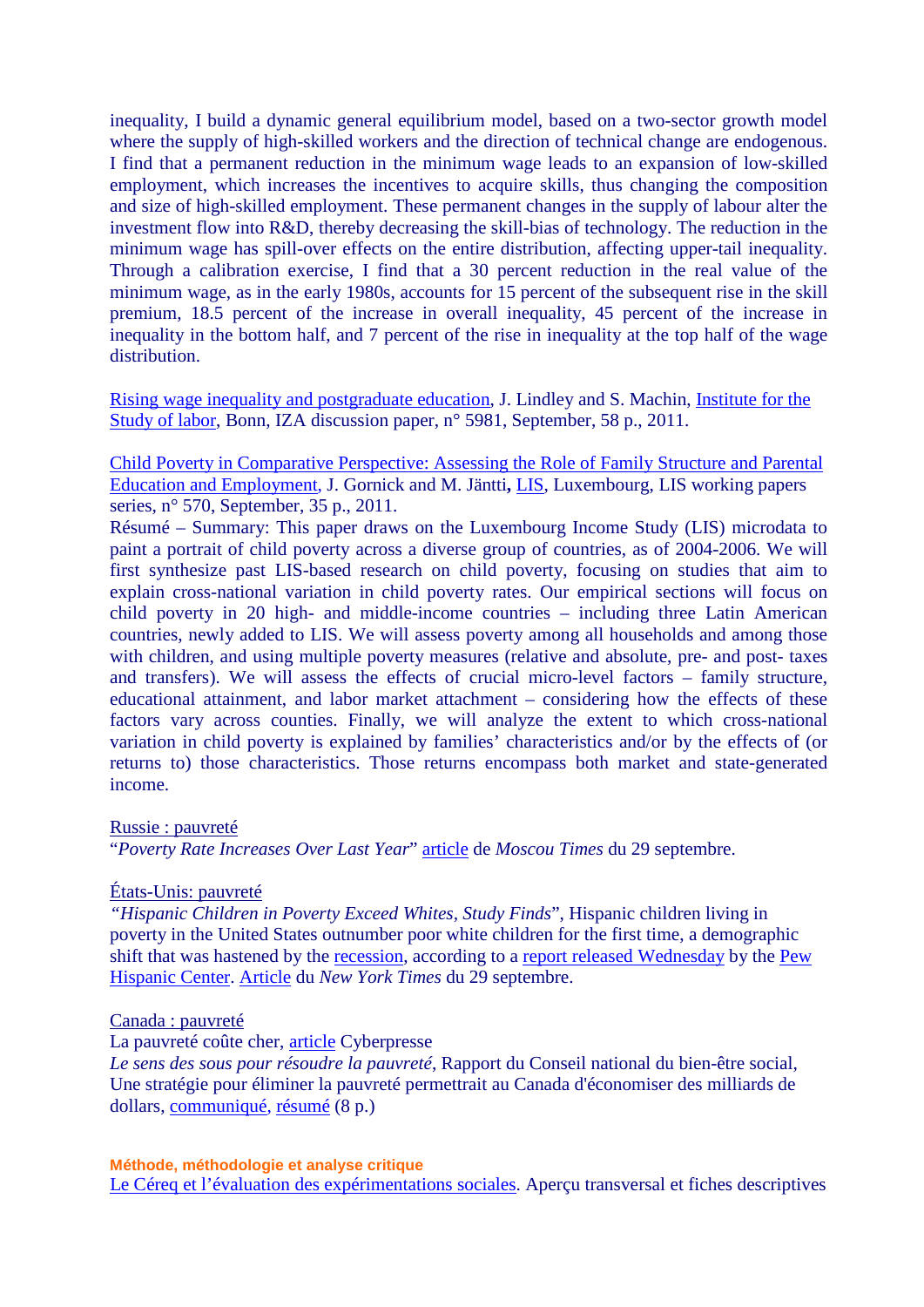des 27 opérations menées pour le compte du Fonds d'expérimentation pour la jeunesse (FEJ), C. Romani, [Céreq](http://www.cereq.fr/)**,** Marseille, Net-doc, n° 84, août, 47 p., 2011.

[Quelle régulation sociale et économique de la pauvreté ?](http://www.ofce.sciences-po.fr/pdf/notes/note1.pdf) *–* H. Périvier. Note, OFCE

« *La cohésion sociale demande plus d'État et d'entraide personnelle* » [article](http://www.secours-catholique.org/actualite/la-cohesion-sociale-demande-plus-d-etat-et-d-entraide,10143.html) Secours catholique

L['Action Tank Entreprise et pauvreté](http://www.at-entreprise-pauvrete.org/)*.*

Encore en partie en construction. Site mentionné par la Mipes [\(article](http://www.mipes.org/Quand-l-entreprise-s-implique-dans.html) *« Quand l'entreprise s'implique dans la lutte contre la pauvreté »)*.

## Cohésion sociale

*Une majorité de Français déplorent la faiblesse de la cohésion sociale*  Pour l'opinion, un État protecteur et le respect mutuel sont les conditions indispensables à la cohésion sociale, [Consommation et modes de vie](http://www.credoc.fr/pdf/4p/243.pdf) du Crédoc. Présentation du premier baromètre, [communiqué](http://www.solidarite.gouv.fr/espaces,770/social,793/dossiers,794/barometre-de-la-cohesion-sociale,2068/presentation-du-premier-barometre,13674.html) du ministère de la Solidarité et de la Cohésion sociale.

#### **Minima sociaux**

[Familles monoparentales allocataires du RMI ou de l'API et trappes à inactivité : les](http://www.cee-recherche.fr/fr/doctrav/148-familles-monoparentales-allocataires-rmi-rsa-api-experimentations.pdf)  [enseignements de l'enquête sur les expérimentations du rSa en France,](http://www.cee-recherche.fr/fr/doctrav/148-familles-monoparentales-allocataires-rmi-rsa-api-experimentations.pdf) A-T. Dang et D. Trancart, [Centre d'études de l'Emploi,](http://www.cee-recherche.fr/) Noisy-le-Grand, Document de travail, n° 148, septembre, 39 p., 2011.

### **Dimension territoriale**

*« La précarité s'aggrave, les CCAS doivent s'adapter »,* [article](http://www.localtis.info/cs/ContentServer?pagename=Localtis/LOCActu/ArticleActualite&jid=1250262471087&cid=1250262468416) de Localtis le 29 septembre.

## **Droits fondamentaux**

#### Logement

*« Mal-logement : les associations tirent la sonnette d'alarme* », Les Échos du 27 septembre, p. 29. *[Communiqué](http://www.secours-catholique.org/actualite/le-logement-en-situation-de-crise-humanitaire,10123.html)* du Secours Catholique

*« L'Etat maintient les budgets de l'hébergement d'urgence »* La Croix du 28 septembre p. 9. *« La crise de l'hébergement d'urgence au menu du Conseil de Paris. »* Programme chargé pour la rentrée du Conseil de Paris avec plus de 900 délibérations à l'ordre du jour. Deux communications importantes sont venues notamment animer les débats : l'une sur la crise de l'hébergement d'urgence, l'autre sur les conditions difficiles de la rentrée scolaire 2011*.* [Revue](http://www.paris.fr/publications/newsletters/conseil-de-paris-de-septembre/rub_9128_actu_106095_port_22182)  [en détail des principales délibérations](http://www.paris.fr/publications/newsletters/conseil-de-paris-de-septembre/rub_9128_actu_106095_port_22182)

[Cherté du logement : le logement social est-il la bonne solution ?](http://www.ofce.sciences-po.fr/pdf/notes/note4.pdf) (11 p.), Sandrine Levasseur, Note de l'Ofce

## Santé

*« Renoncement aux soins des bénéficiaires de la CMU-C ».* Enquête sur le renoncement des bénéficiaires de la CMU-C dans les centres d'examen de santé de l'Assurance maladie. Site du [Fonds CMU](http://www.cmu.fr/)*.*

*« De plus en plus de Français renoncent à certains soins* » Selon le baromètre santé d'Europ Assistance, 29 % des personnes interrogées affirment renoncer à des soins médicaux ou reporter ceux-ci en raison de difficultés économiques. Cette tendance concerne surtout les soins